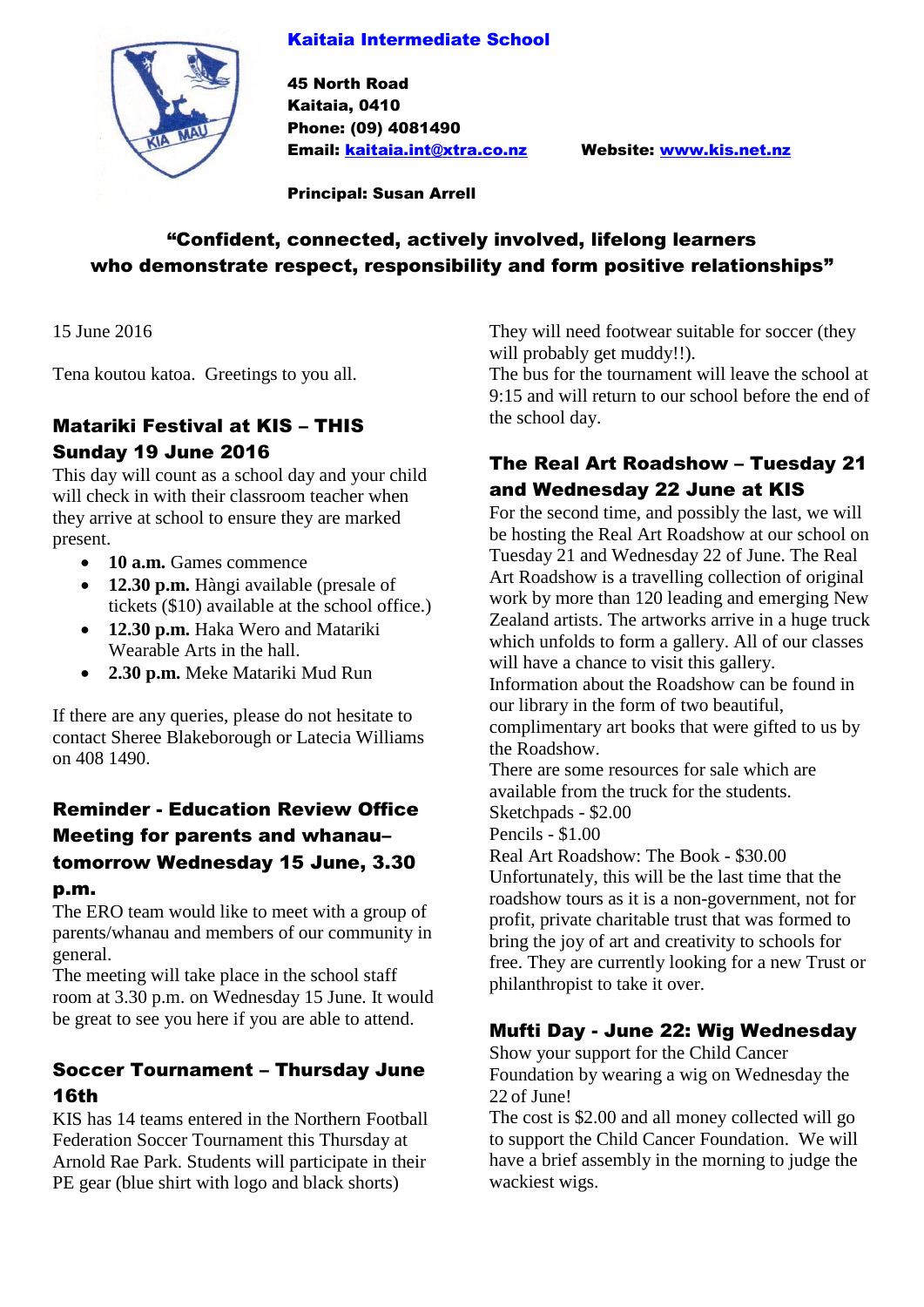### ANZ Olympic Schools Programme

This programme provides schools with resources and merchandise that bring to life the Olympic Values of

- Joy of effort
- Fair play
- Respect for others
- Pursuit of excellence
- Balance of body, mind and character

When a home or business loan of \$50K or more is drawn down by any parent, teacher or friend of our school, we can ask an Olympian to visit our school and work with teachers to deliver a memorable Olympic experience for our students. The bank will also allocate the ANZ Olympic points to our school! Ask for Laurie Andrew at our local ANZ bank.

#### Positive Behaviour for Learning (PB4L)

At Kaitaia Intermediate School we develop positive relationships and become successful learners by:

- Staying *safe*
- Showing *respect,* and
- Being *responsible*

#### **The latest 'Gotcha' winners were:**

| Room <sub>2</sub> |  |
|-------------------|--|
| Room <sub>2</sub> |  |
| Room 4            |  |
| Room <sub>3</sub> |  |
| Room 14           |  |
| Room 14           |  |
|                   |  |

#### PB4L Focus – Lock Down Procedures

#### **Lockdown External Threat Procedure**

**What to do during an external lockdown**

- Calmly return to class and lock door
- Check attendance
- Listen to instruction regarding lessons

#### **Show respect**

- Follow instructions
- Carry on with lesson. (sit quietly)

#### **Act Responsibly**

- Moving calmly into the class
- Support others

#### **Be Safe**

- I will show self-control
- Remain indoors.
- Use inside voice/volume

#### **Internal danger/threats within the school What do we do when there is an internal lockdown?**

- The children will:
- \*hide and remain unseen
- \*if outside return to closest room
- \*react quickly and calmly to bells
- \*teacher will take attendance

#### **Show respect**

- Listening carefully to all instructions
- Follow instructions immediately
- Wait sensibly for further instructions

#### **Act Responsibly**

- Helping fellow students remain calm
- Follow instructions

#### **Be Safe**

- Lock doors
- Remain unseen

# Board of Trustee Elections

The newly elected trustees are Tina Pedersen, Kelvin Horsford, Karen Fiveash, John Tahana and Vincent Rudolph.

Vasanti Sima is the staff trustee.

Our first meeting is this Wednesday 15 June at 7 p.m.

#### Library Activities

Any student is welcome to participate in Matariki Art at lunchtimes. This art will be on display at the Festival. Chess tournament started this week and will run every lunch time until a champion is found.

#### Important Dates to remember:

| 15 June      | 3.30 p.m. ERO / Whanau meeting |
|--------------|--------------------------------|
| 16 June      | <b>Soccer Tournament</b>       |
| 19 June      | Matariki Festival              |
| $21/22$ June | The Real Art Roadshow          |
| 22 June      | Mufti Day: Wig Wednesday       |
| 24 June      | <b>AIMS Bake Sale</b>          |
| 7 July       | Parent/Teacher Interviews      |
| 8 July       | Last Day of Term 2             |

Ka kite ano

Samell

Sue Arrell Principal